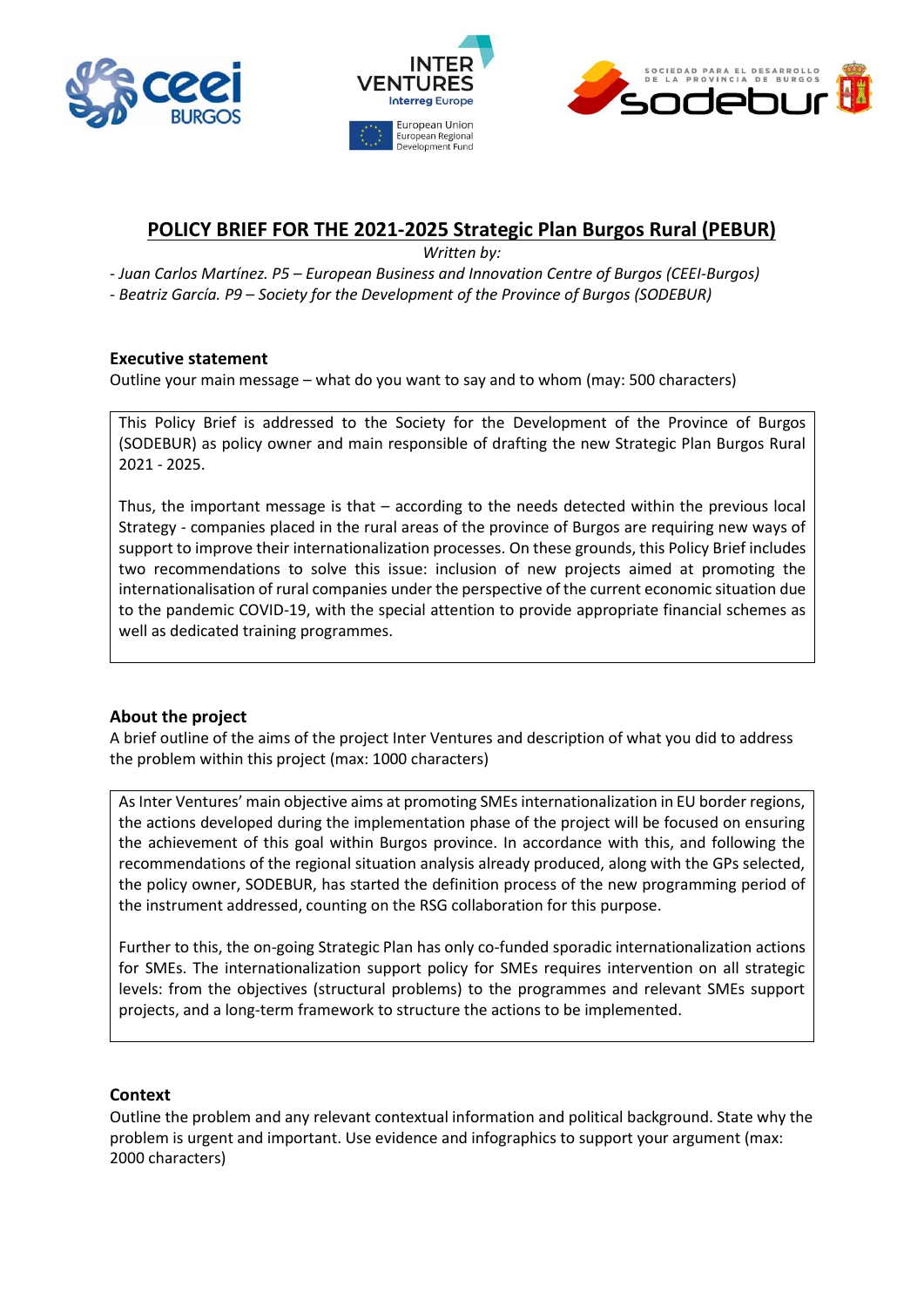



As a result of the Regional Situation Analysis, the following gaps or points requiring reinforcement to enhance internationalization for companies in Burgos were detected:

- Creation of import and export plans for SMEs. Although a high number of companies already produce them (62%), this is a rate that needs to be improved.
- More visible promotional websites of the companies and SMEs aiming at internationalization processes in order to properly target their prospects.
- Scarce human resources with specific knowledge and expertise in internationalization.
- Additional networking options: the possibility of contacting prospects or potential customers abroad or identifying business opportunities.

Taking these needs into consideration, the Society for the Development of the Province of Burgos (SODEBUR), which aims to promote the economic and social development of the province of Burgos and its municipalities, is developing several lines of work such as advice, financing or internationalization actions in order to support the international expansion of companies in rural areas.

The Strategic Plan Burgos Rural (PEBUR) for the programming period 2015-2020, the selected policy to be influenced, is the main planning document in the province of Burgos (Spain) to encourage economic activity, enhancing quality of life, valorising human capital and boosting territorial image.

PEBUR has five main strategic axes:

- 1) economic,
- 2) connectivity,
- 3) quality of life,
- 4) human capital
- 5) image and tourism.

The validity of this policy instrument is just coming to the end but it won't be expired till the next Strategic Plan for the programming period 2021-2025 takes effect (mid 2021). Actually, SODEBUR is just half way through the defining process of the services and activities to underpin this Strategy. Thus, the preparation of this document will take place during the six first months of 2021.

On these grounds and depending on the situation when the Action Plan for the province of Burgos starts to be drafted, influencing this new policy instrument is also possible and feasible.

## **Results, conclusions and recommendations**

**1. Describe what you want your audience to do about the problem using evidence from the project to back up your recommendations. Make sure the recommendations are (max: 2000 characters)**

It has been demonstrated due to a carefully revision of the document that the previous strategy (Strategic Plan Burgos Rural) for the period 2015-2020 didn't include any direct reference to implement projects related to the improvement of internationalisation processes in a rural environment.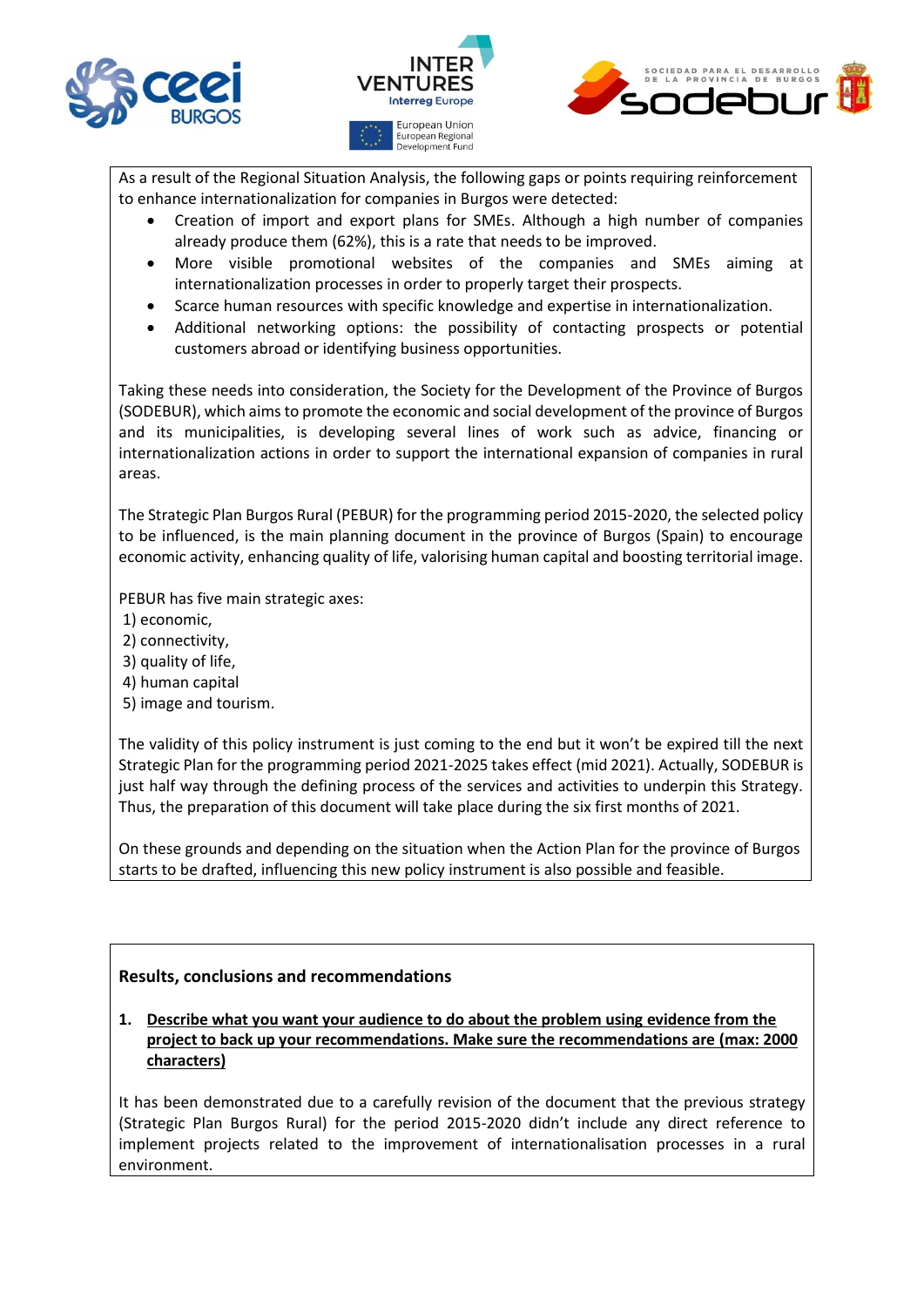



Also, the need of developing and locally implementing new initiatives related to this topic (and with this aim) has been clearly demonstrated due to the comments and feedback from agents included on the Regional Stakeholders Group constituted within INTER VENTURES framework.

In addition, and apart from considering the need of including new projects linked to this topic in the new Strategy for the period 2021-2025, it is also necessary considering during the drafting's process of this new policy instrument, the current economic context at both global and local level due to the negative impact of COVID-19 pandemic.

Thus, this Policy Brief is aiming at transferring the knowledge gained from INTER VENTURES project to encourage the Society for the Development of the Province of Burgos (SODEBUR), considering the recommendations detailed below dealing with the improvement of internationalization processes in rural areas in the new Strategic Plan for the period 2021 – 2025.

#### **2. Please describe each of your recommendation in detail:**

**Recommendation 1 (max: 1500 characters):** inclusion of new projects aimed at promoting the internationalisation of rural companies under the perspective of the current economic situation due to the pandemic COVID-19.

The global pandemic has disrupted business activities worldwide. But the economic impact of COVID-19 has varied across regions and the consequences have been largely dependent on a region's economic position. Thus, for instance, preliminary last year's results show that both internationalisation processes and export have considerably decreased (compared with previous years' data).

On these grounds, and considering the need and local interest to include projects to promote rural internalisation, these new initiatives mentioned below (training and mentoring, financing or business digitalization) must be drafted being aware of the current situation as well as the global recommendations and forecasts for next scenarios.

Being aware of the initial comments emerging from the Regional Stakeholders Group, these new projects suggested to be developed within the new Strategic Plan 2021-2025, should be initially aimed at:

- Preparing dedicated training and mentoring (knowledge pills for beginners),

- Launching a specific line of financing for internationalization or

- Developing a program of business digitalization (promoting e-commerce), taking advantage of the new methods of work due to COVID-19 in order to maximize the participation at commercial fairs or trade missions

#### **Recommendation 2 (max: 1500 characters)**

As it was stated in the Burgos Situation Analysis Report, one of the main barries for SMEs internationalization, is the limited financial resources available since there is a long list of requirements to comply with in order to access some of the existing internationalization supporting programmes regardless of the Administration level. Besides, there is also a lack of specifically trained personnel. Although there is widespread opinion that this barrier is becoming smaller, there continues to be a language barrier.

In accordance with this, the action to be designed should be addressing both the lack of funding and training directly aiming at internationalization activities. Financial schemes like SODEBUR micro